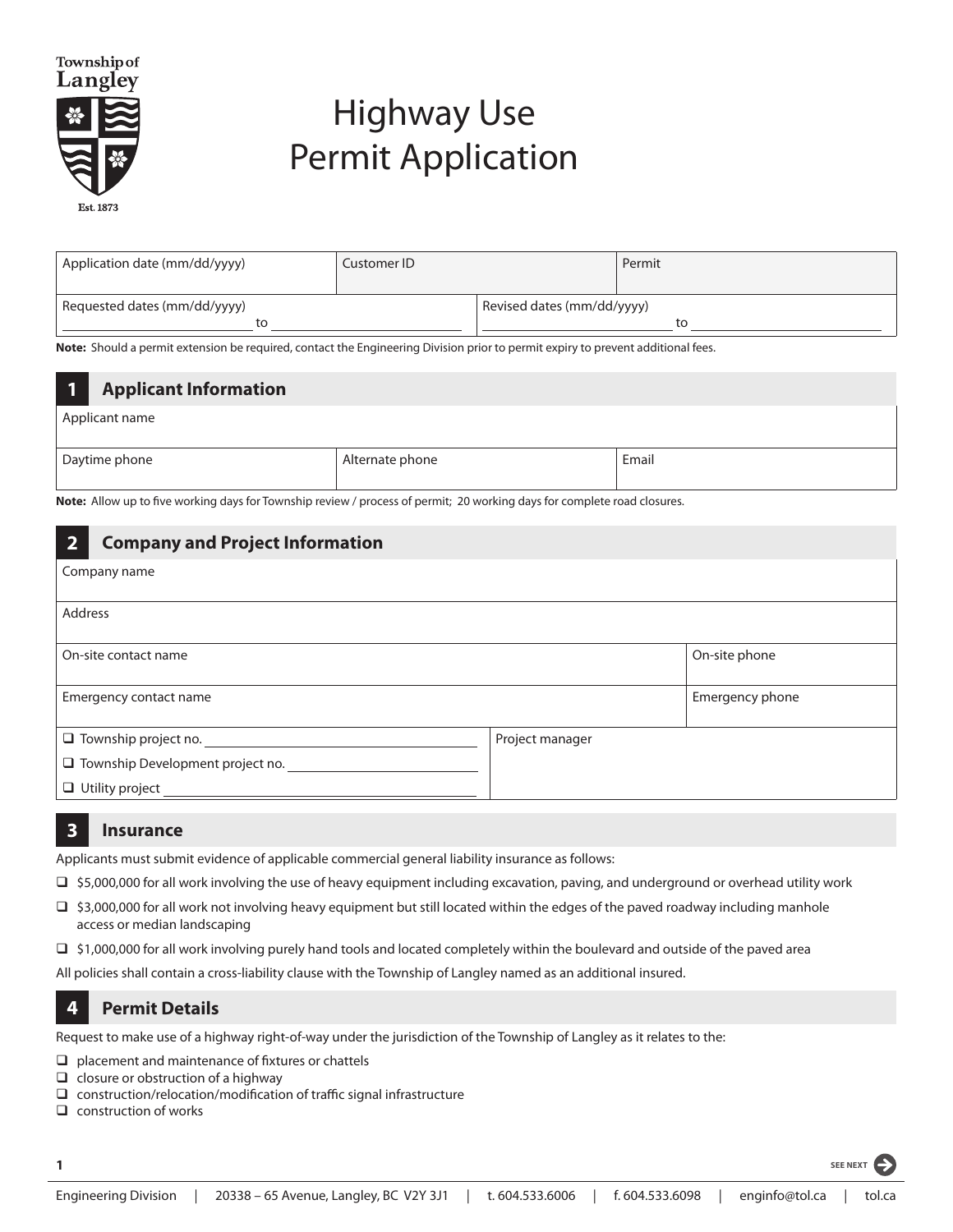#### **4 Permit Details** continued

Describe purpose of permit

#### **5 Location**

Indicate all roads you wish to use. List at or on, as per sample below.

| Road<br>On 200 Street | From<br>84 Avenue | To<br>26 Avenue |
|-----------------------|-------------------|-----------------|
|                       |                   |                 |
|                       |                   |                 |
|                       |                   |                 |
|                       |                   |                 |
|                       |                   |                 |

| <b>Closure or Obstruction Details</b><br>6                                   |                      |                                                              |                      |           |
|------------------------------------------------------------------------------|----------------------|--------------------------------------------------------------|----------------------|-----------|
| During permit period, the highway/roadway(s) noted in item 5 above includes: |                      |                                                              |                      |           |
| <b>Partial Obstruction</b><br>Alternating traffic                            | $\Box$ Yes $\Box$ No | <b>Road Closure</b><br>Local traffic only                    | $\Box$ Yes           | $\Box$ No |
| (provide traffic control plan)<br>Maintaining two-way traffic flow           | $\Box$ Yes $\Box$ No | Complete closure<br>(requires Township Council notification) | $\Box$ Yes           | $\Box$ No |
|                                                                              |                      | Traffic signal in work zone                                  | $\Box$ Yes $\Box$ No |           |
| Restricted to day(s)                                                         | Restricted to hours  |                                                              |                      |           |
| Other conditions                                                             |                      |                                                              |                      |           |
| $\overline{\mathbf{2}}$                                                      |                      |                                                              |                      | SEE NEXT  |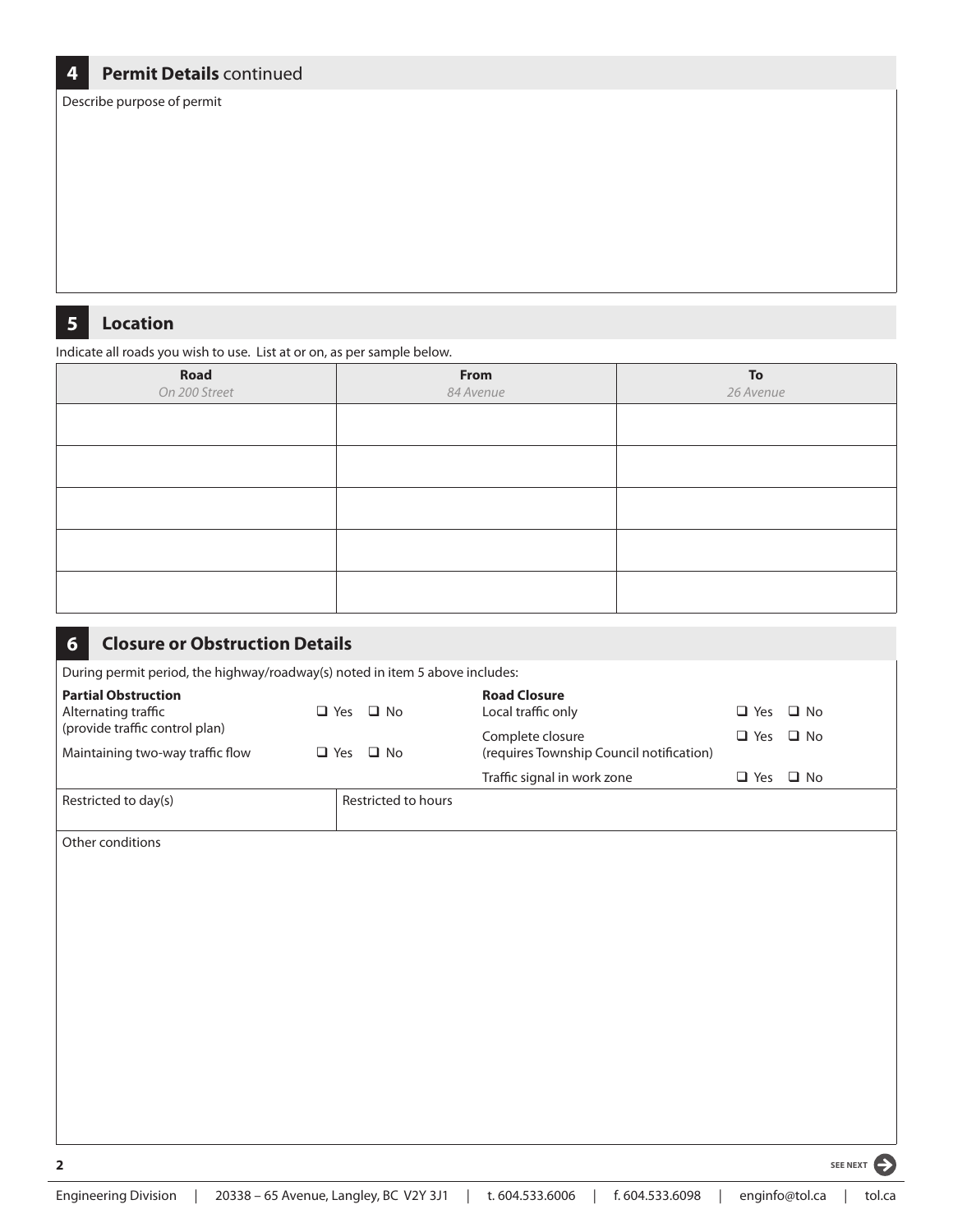#### **6 Closure or Obstruction Details** continued

Permit holder to provide:

| Certified flag person(s) $\Box$ Yes $\Box$ No |                      | Detour route signs $\Box$ Yes $\Box$ No            |                      | Letter to property owners | $\Box$ Yes $\Box$ No |  |
|-----------------------------------------------|----------------------|----------------------------------------------------|----------------------|---------------------------|----------------------|--|
| Newspaper ad (local)                          | $\Box$ Yes $\Box$ No | Pavement cut<br>If yes, complete Pavement Cut form | $\Box$ Yes $\Box$ No | Traffic control plan      | $\Box$ Yes $\Box$ No |  |

**Note:** The Township of Langley and all emergency services reserve the right to access and/or service roads as required.

#### **7 Terms**

- 1. **Applicable laws.** The Permittee agrees that they have read and understood, and that they will comply with, all applicable federal, provincial and municipal laws, orders, standards, policies and guidelines including, but not limited to:
	- *(a) the Commercial Transport Act, RSBC 1996, c 58;*
	- *(b) the Commercial Transport Act Regulations, BC Reg 30/78;*
	- *(c) the Motor Vehicle Act, RSBC 1996, c 318;*
	- *(d) the Transportation Act, SBC 2004, c 44; and*
	- *(e) the Highway and Traffic Bylaw 2010 No. 4758.*
- 2. **Notice of Work.** At least two weeks prior to the use of highways pursuant to this permit, the Permittee will provide written notice of such use to all utility companies affected by such use.
- 3. **Designated Truck Routes.** Except as expressly provided herein, the use of highways pursuant to this permit shall be limited to highways which are designated truck routes under the jurisdiction of the Township of Langley.
- 4. **WorkSafeBC.** The Permittee acknowledges and agrees that in respect of all matters pertaining to any work undertaken pursuant to this permit it will be the "employer" and the "prime contractor" within the meaning of the *Workers Compensation Act*, RSBC 1996, c 492 and its associated regulations.
- 5. **Indemnity and Release.** The Permittee hereby releases and will indemnify and save harmless the Township of Langley and all of its employees, agents, officers, elected officials and directors from and against all claims, demands, causes of action, suits, losses, damages and costs (including all actual legal and consultant costs), liabilities, expenses and judgments which the Township of Langley incurs, suffers or is put to, arising out of or in any way related to the following:
	- *(a) the Permittee's breach of the terms and conditions of this permit, including for certainty, anything required to be done or maintained by the Permittee hereunder or anything not done or maintained by the Permittee as required hereunder, and*
	- *(b) a negligent act or omission or wilful misconduct by the Permittee or any employee, agent or contractor of the Permittee,*

unless such claims, demands, causes of action, suits, losses, damages and costs, liabilities, expenses and judgments arise directly or indirectly from the Township of Langley's negligence. This term will survive the rescission, voiding or expiry of this permit.

- 6. **Insurance.** The Permittee will, at its own expense, provide and maintain insurance with insurers licensed in British Columbia which: *(a) includes minimum liability coverage of \$3,000,000 per occurrence for bodily injury and/or property damage;*
	- *(b) names the Township of Langley as an additional insured; and*
	- *(c) protects each insured in the same manner and to the same extent as though a separate policy had been issued to each.*
	- The Permittee will provide the General Manager of Engineering and Community Development or his authorized representative with: *(a) proof of insurance which complies with this Section 9 at least 30 days prior to the use of highways pursuant to this permit; and (b) written notice of cancellation or material change to such insurance at least 30 days prior to such cancellation or material change.*
- 7. **Assignment of Permit.** The Permittee will not assign this permit without the prior written consent of the General Manager of Engineering and Community Development or his authorized representative.
- 8. **Rescission of Permit.** The Permittee acknowledges and agrees that the Township of Langley may rescind this permit without compensation to the Permittee if the use of highways pursuant to this permit is found to be contrary to a municipal program or bylaw or will interfere with an approved works program. If the Township of Langley intends to rescind this permit, it will give the Permittee 24 hours prior written notice of such rescission.
- 9. **Extension of Permit.** If the Permittee wishes to apply for an extension of this permit, the Permittee will apply for such extension at least 24 hours prior to the expiration of this permit; and may be required to pay a permit extension fee.
- 10. **Voiding of Permit.** The Permittee acknowledges and agrees that failure to comply with a term or condition of this permit shall automatically render this permit void.
- 11. **Severance.** If any term or condition of this permit is for any reason held to be invalid by the decision of a court of competent jurisdiction, the invalid term or condition shall be severed and the decision that it is invalid shall not affect the validity of the remainder of the terms and conditions in this permit.

**Note:** Permit not accepted unless signed by applicant.